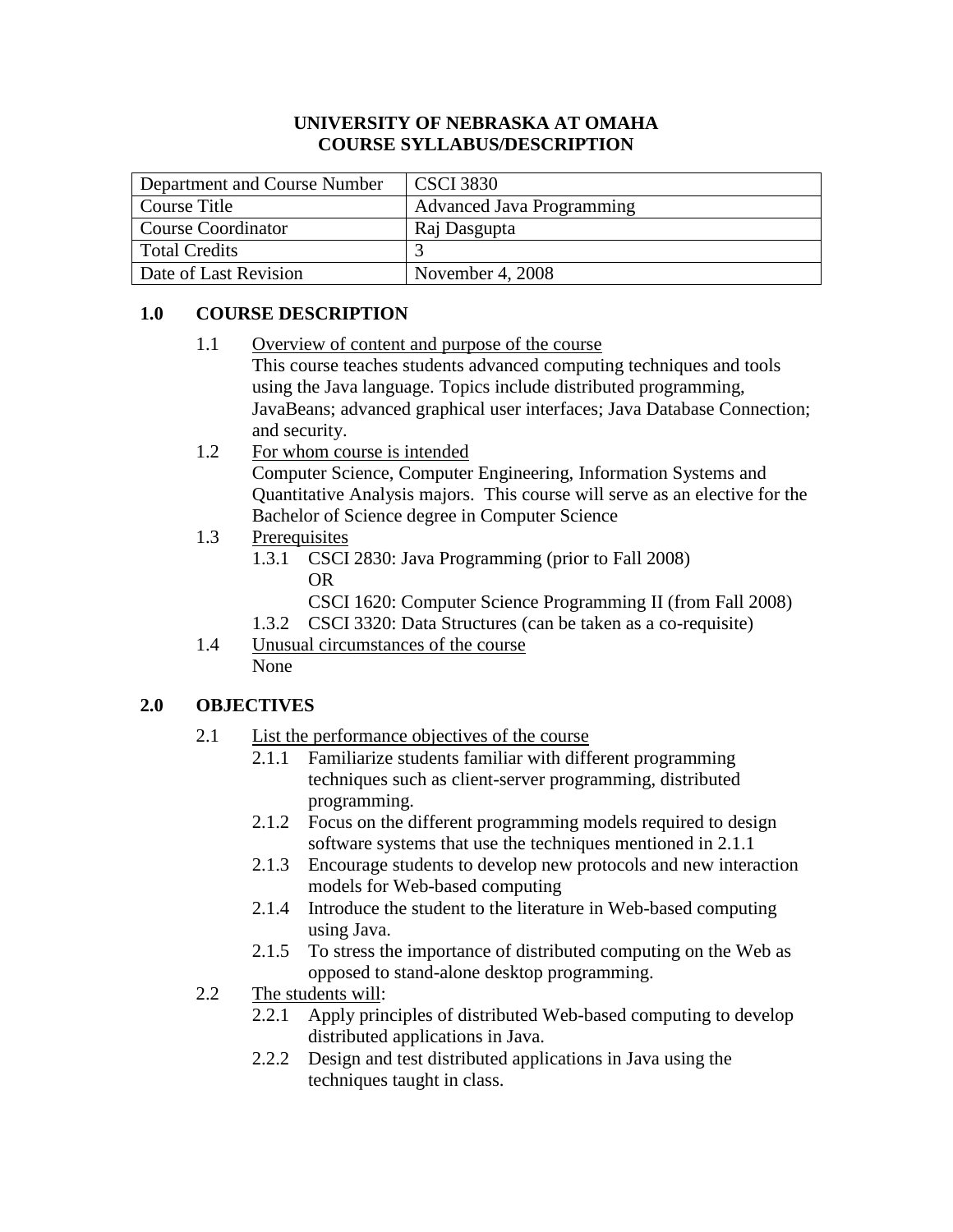- 2.2.3 Conduct evaluations (usability tests) of the programs that they themselves have written.
- 2.2.4 Produce user documentation for all of the programs.

## **3.0 CONTENT AND ORGANIZATION**

List of topics to be covered in chronological sequence

Topics marked with an asterisk(\*) will be covered selectively depending on class progress and time available

- 3.1 Course Introduction and review of Basic Java (1.5 hours)
- 3.2 Advanced Swing (5 hours)
	- 3.2.1 Lists
	- 3.2.2 Trees
	- 3.2.3 Tables
	- 3.2.4 Sliders and Progress Meters
	- 3.2.5 Tool Bars and Tool Tips
	- 3.2.6 Component Organizers (Split Panes, Tabbed Panes, Desktop Panes and Internal Frames)
- 3.3 Java Beans (5 hours)
	- 3.3.1 The Bean-Writing Process. The BDK and the BeanBox
	- 3.3.2 Naming Patterns for Bean Properties and Events
	- 3.3.3 Bean Property Types
	- 3.3.4 BeanInfo Classes
	- 3.3.5 Property Editors
	- 3.3.6 Customizers\*
	- 3.3.7 JavaBeans Persistence\*
- 3.4 TCP/IP Socket Based Networking (5 hours)
	- 3.4.1 Creating a Client-Server Application, Creating multiple clients
	- 3.4.2 Making URL Connections, Handling Forms
	- 3.4.3 Advanced Socket Programming
- 3.5 Remote Objects, Remote Method Invocation and CORBA (7.5 hours)
	- 3.5.1 Stubs, skeletons and parameter marshalling
	- 3.5.2 Setup for RMI
	- 3.5.3 Parameter Passing in Remote Methods,
	- 3.5.4 Server Object Activation
	- 3.5.5 Java IDL and CORBA
	- 3.5.6 Remote Method Calls with SOAP
	- 3.5.7 JINI
	- 3.5.8 Javaspaces
- 3.6 Java Database Connectivity (7.5 hours)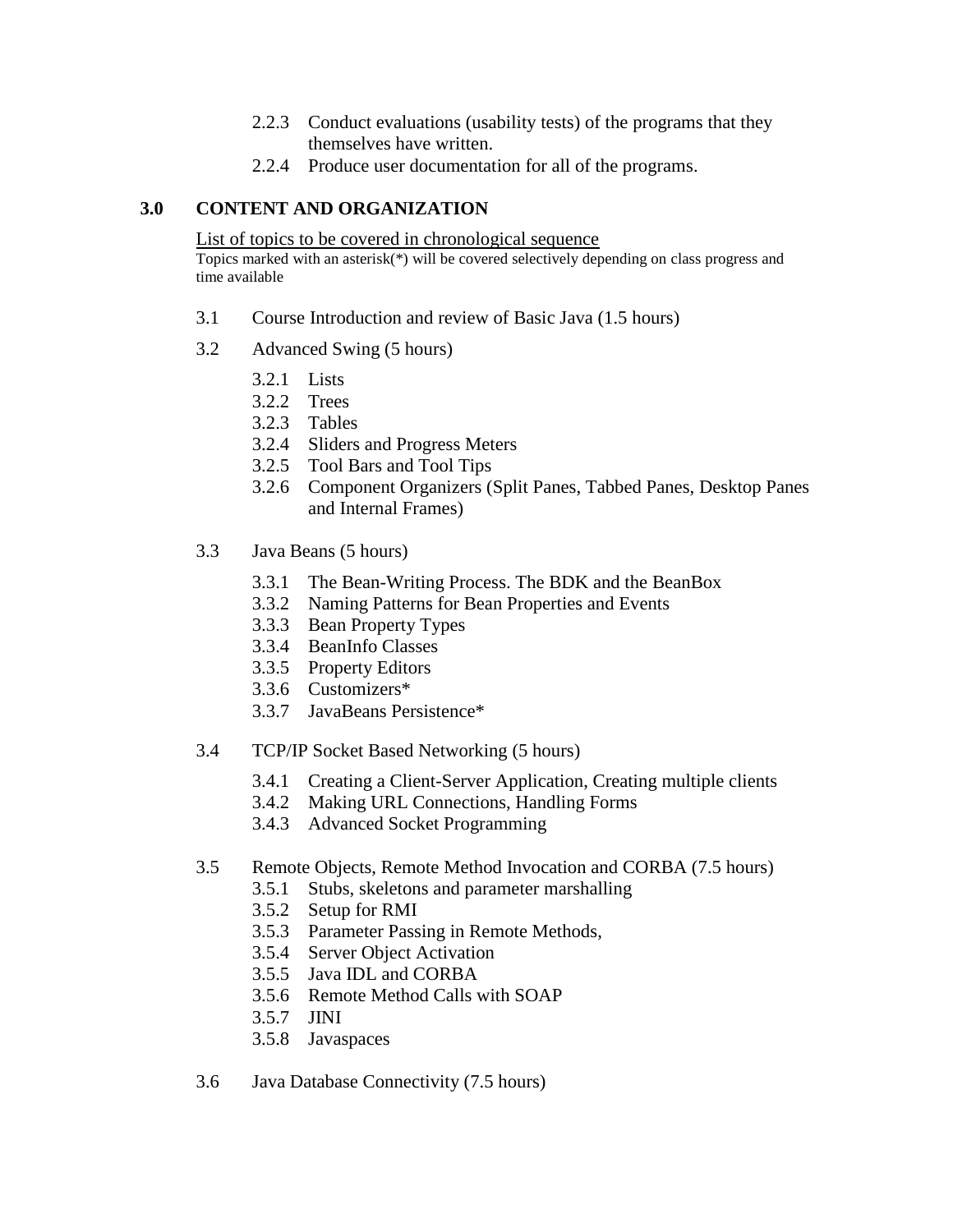- 3.6.1 Introduction and Basic JDBC Programming
- 3.6.2 Advanced SQL Querying
- 3.6.3 Scrollable and Updatable Result Sets
- 3.6.4 Metadata
- 3.6.5 Row Sets
- 3.6.6 Transactions
- 3.6.7 Advanced Connection Management\*
- 3.6.8 Introduction to LDAP\*

#### 3.7 Internet Security (5 hours)

- 3.7.1 Class Loaders
- 3.7.2 Bytecode Verification
- 3.7.3 Security Managers and Permissions
- 3.7.4 Digital Signatures
- 3.7.5 Authentication
- 3.7.6 Encryption

#### **4.0 TEACHING METHODOLOGY**

4.1 Methods to be used

Teaching methods will include in-class lectures, hands-on lab exercises, in-class quizzes, homework assignments, case studies, demonstrations, and self-directed study (using materials distributed via the class web site, reference material distributed in class).

## 4.2 Student role in the course

Students are expected to attend all lectures and labs, participate in class discussions, complete assigned homework, group project(s), and examinations.

#### **5.0 EVALUATION**

- 5.1 Types of student products
	- 5.1.1 Develop and implement a stand-alone Java application for a meeting scheduler system that has user-interface components designed using the Advanced Java Swing GUI.
	- 5.1.2 Implement the application as a Java Bean that allows end users to drag and drop components and build their own application.
	- 5.1.3 Extend the stand-alone application mentioned above to a distributed system in which multiple applications can communicate with each other using the client-server model over a network.
	- 5.1.4 Implement the distributed system mentioned above, using middleware programming such as RMI and CORBA as the communication technique over the Internet.
	- 5.1.5 Implement the distributed application using Java applets as the communication model.
	- 5.1.6 Implement the distributed application using mobile agents as the communication model.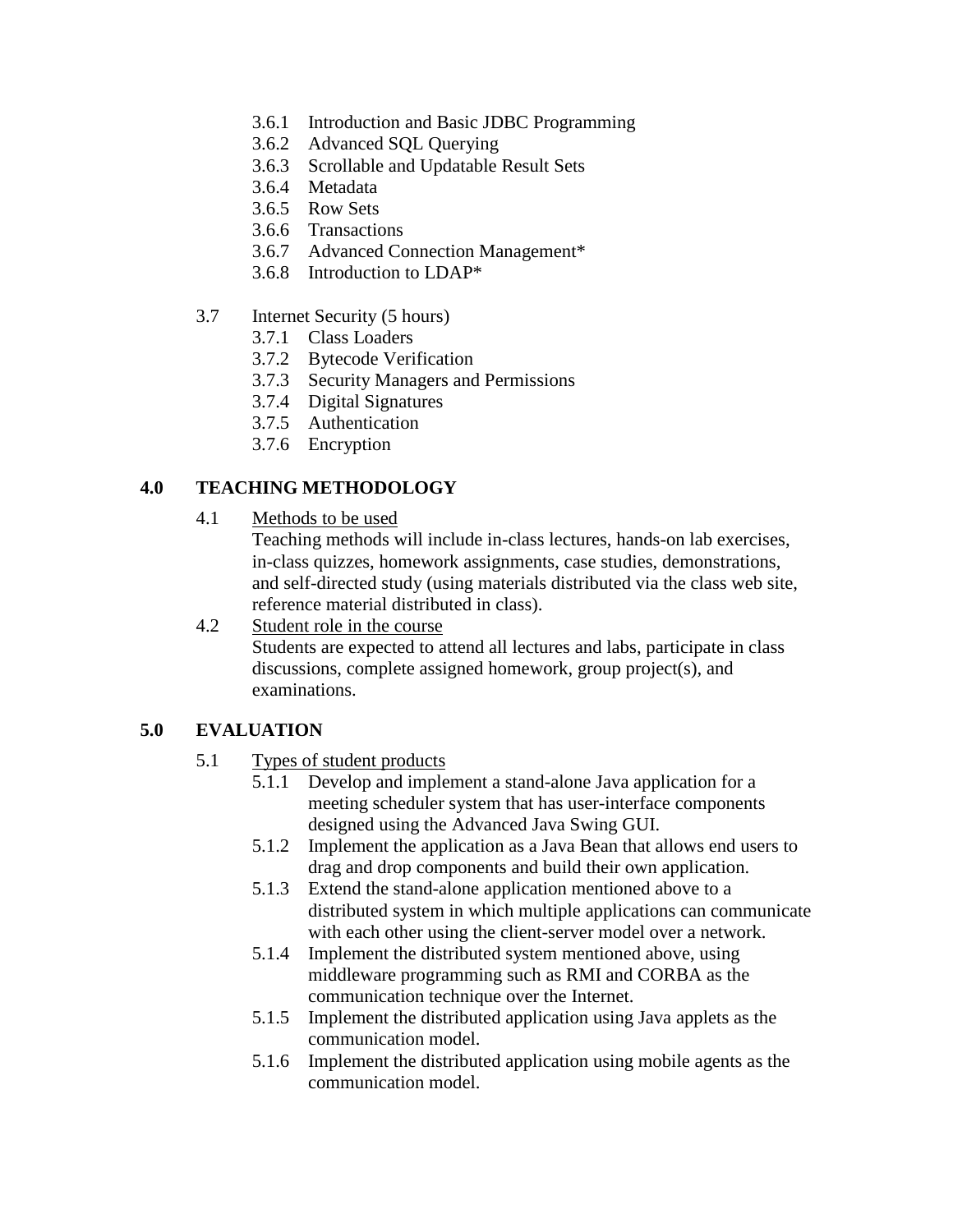- 5.1.7 Interface the front-end of the distributed application to a database at the back-end using JDBC
- 5.2 Basis for determining the final grade In class quizzes: 10% Homework assignment: 40% Final Project Software Demo: 30% Final Project Report and Oral Presentation: 20%
- 5.3 Grading scale

| <b>Percent</b> | Grade        | <b>Percent</b> | Grade                 |
|----------------|--------------|----------------|-----------------------|
| $97 - 100$     | $A+$         | $77 - 79$      | $C_{\pm}$             |
| $94 - 96$      | $\mathsf{A}$ | $70 - 76$      | $\mathcal{C}_{\cdot}$ |
| $90 - 93$      | $A-$         | $70 - 73$      | $C-$                  |
| $87 - 89$      | $B+$         | $67 - 69$      | $D+$                  |
| $84 - 86$      | B            | $64 - 66$      | D                     |
| $80 - 83$      | B–           | $60 - 63$      | D—                    |

Below 60: F

## **6.0 RESOURCE MATERIAL**

- 6.1 Textbook(s) or other required readings used in the course, or equivalent examples
	- 6.1.1 Required Text:
	- Horstmann, C., and Cornell, G., "Core Java, Vol. II Advanced Features," (Eighth Edition) Prentice Hall, 2008.
	- 6.1.2 Additional texts:
	- Deitel, H., Deitel, P., and Santry, S., "Advanced Java 2 Platform: How to Program," Prentice Hall, 2001.
	- Horstmann, C., and Cornell, G., "Core Java, Vol. I, Fundamentals," Prentice Hall, 2008.
- 6.2 Other sources for gathering information or equivalent Students are directed in class to search the World Wide Web for relevant articles or case studies.
- 6.3 Current bibliography or equivalent (See 7.1 and 7.2)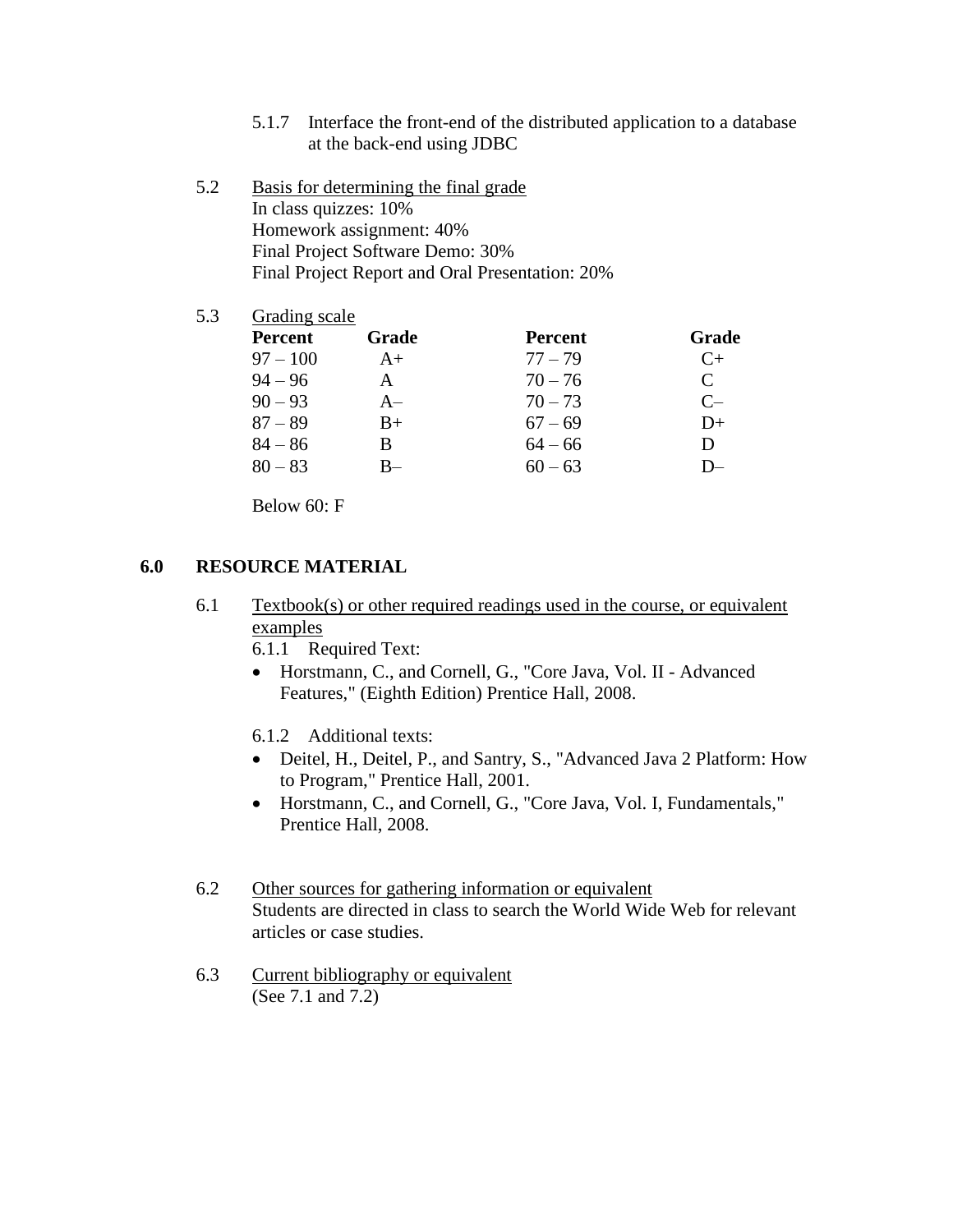## **7.0 Computer Science Accreditation Board (CSAB) Category Content (class time in hours):**

| <b>CSAB Category</b>                   | Core | Advanced |
|----------------------------------------|------|----------|
| Data structures                        |      |          |
| Computer organization and architecture |      |          |
| Algorithms and software design         |      |          |
| Concepts of programming languages      |      |          |

# **8.0 Oral and Written Communications:**

Every student is required to submit at least  $\_\_1$  written reports (not including exams, tests, quizzes, or commented programs) to typically \_50\_\_\_\_ pages and to make  $\frac{1}{\sqrt{1-\frac{1}{\sqrt{1-\frac{1}{\sqrt{1-\frac{1}{\sqrt{1-\frac{1}{\sqrt{1-\frac{1}{\sqrt{1-\frac{1}{\sqrt{1-\frac{1}{\sqrt{1-\frac{1}{\sqrt{1-\frac{1}{\sqrt{1-\frac{1}{\sqrt{1-\frac{1}{\sqrt{1-\frac{1}{\sqrt{1-\frac{1}{\sqrt{1-\frac{1}{\sqrt{1-\frac{1}{\sqrt{1-\frac{1}{\sqrt{1-\frac{1}{\sqrt{1-\frac{1}{\sqrt{1-\frac{1}{\sqrt{1-\frac{1}{\sqrt{1-\frac{1}{\sqrt{1-\frac{1}{\sqrt{1-\frac{1}{\sqrt{$ only material that is graded for grammar, spelling, style, and so forth, as well as for technical content, completeness, and accuracy.

## **9.0 Social and Ethical Issues:**

None

#### **10.0 Theoretical content:**

Please list the types of theoretical material covered, and estimate the time devoted to such coverage.  $C$ cutact  $h$ 

| Contact hours                                                             |     |
|---------------------------------------------------------------------------|-----|
| Model-View-Controller Architecture                                        | 2.0 |
| 2. JavaBeans Architecture                                                 | 3.0 |
| 3. Architecture of the different networking techniques outlined in        |     |
| sections 3.4 and 3.5 above                                                | 5.0 |
| 4. Agent oriented programming                                             | 2.0 |
| 5. Database design primer - ER diagrams, Relational databases and         |     |
| schema                                                                    | 2.5 |
| 6. Computer security techniques: cryptography, digital signatures, public |     |
| key infrastructures                                                       |     |

## **11.0 Problem analysis:**

Students will be required to analyze the problems discussed in class along with the instructor.

Problems given in homework assignments should be analyzed by the student. Problem analysis comprise the following steps:

- 1. Determine the most appropriate data structures for the problem
- 2. Determine and modify the Java based technologies taught in class to suit the problem needs